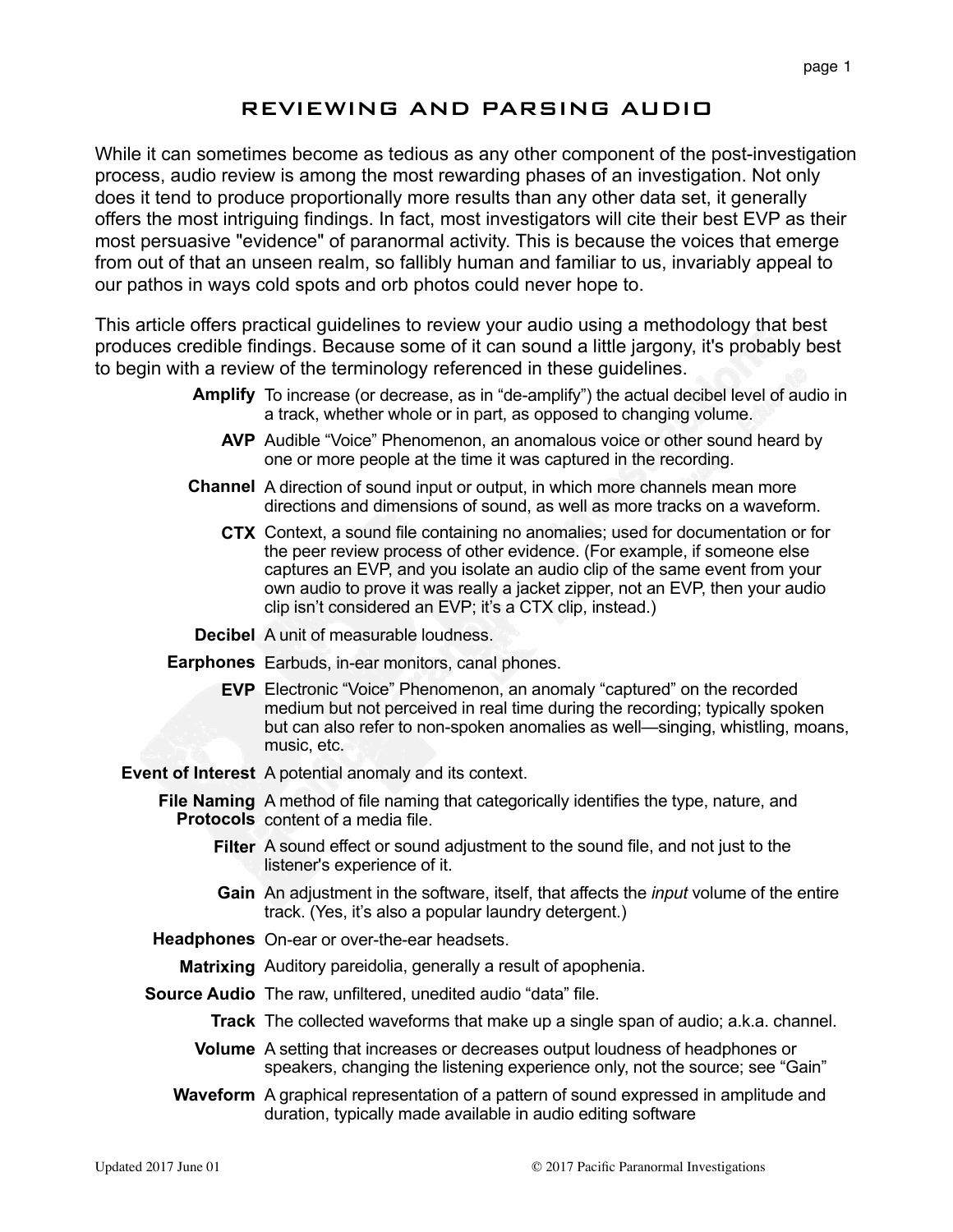## **Prep and Tech**

If you prepped yourself for audio review based on those tv shows where ghost hunting is a gladiatorial sport, you might think it's all about gadgetry and sound engineering—as though investing in the right editing programs and converting your tool shed to a sound studio were all you needed to become an EVP black belt.

Yes, a little minor audio filtering can help sometimes, but the truth of the matter is, if you haven't already obtained clean, high definition audio, it's already almost too late to do anything about it. Better recording equipment is always the key to better EVP, but, not coincidentally, it yields far fewer quality EVP, whereas lesser quality recording equipment produces far more throwaway EVP matrixed out of artifacts and white noise.

Unless you're the kind of person who has money to waste, you should save up your pennies to purchase the best multitrack digital recorder you can afford. Conversely, you should spend *zero* money on sound editing equipment and computer programs—certainly not for the sake of finding EVP. Free sound editing programs such as Audacity are widely available on the internet for just about any operating system you run, and they come pre-loaded with equalizers, tricks, and filters, the majority of which you won't want to futz with anyway. I'll say more about this in a while.

## **Should I review audio while I'm recording it?**

If you're a newcomer to this game, then, definitely not. In most cases, because of environmental noise, you'll never be in a setting where you can rely upon a stop-and-go assessment of your audio. More advanced investigators might employ Bluetooth devices that permit them to listen to their recorded audio in real time (or with a minor delay). However, it doesn't allow for any leeway to stop, "rewind," and review, much less isolate and export audio clips of interest. For that, you need a review session *after* the investigation when you can couch yourself with your recorded audio and really study it. Furthermore, most of the learning curve for mastering audio review happens in this post-investigation phase.

## **Headphones or Speakers?**

The *listening* end of the audio review process, though—that can be another matter. One of the most common questions posed about paranormal audio review is, "What's the best way to listen?" Is it better to listen for anomalous voices through

external speakers, or are earphones the way to go? If the latter, are earbuds or headphones preferred? On-ear or over-the-ear? Wired or wireless? Radio frequency, infrared, or Bluetooth? To noise cancel, or not to noise cancel? And so on.

The short answer, though, is simply this: always use headphones for audio review, but use external speakers and your own set of ears to confirm and classify EVPs. The acoustic "environment" created by a set of headphones can leave a false impression of the relative strength of an EVP, as well as encourage matrixing (auditory apophenia or "pareidolia").

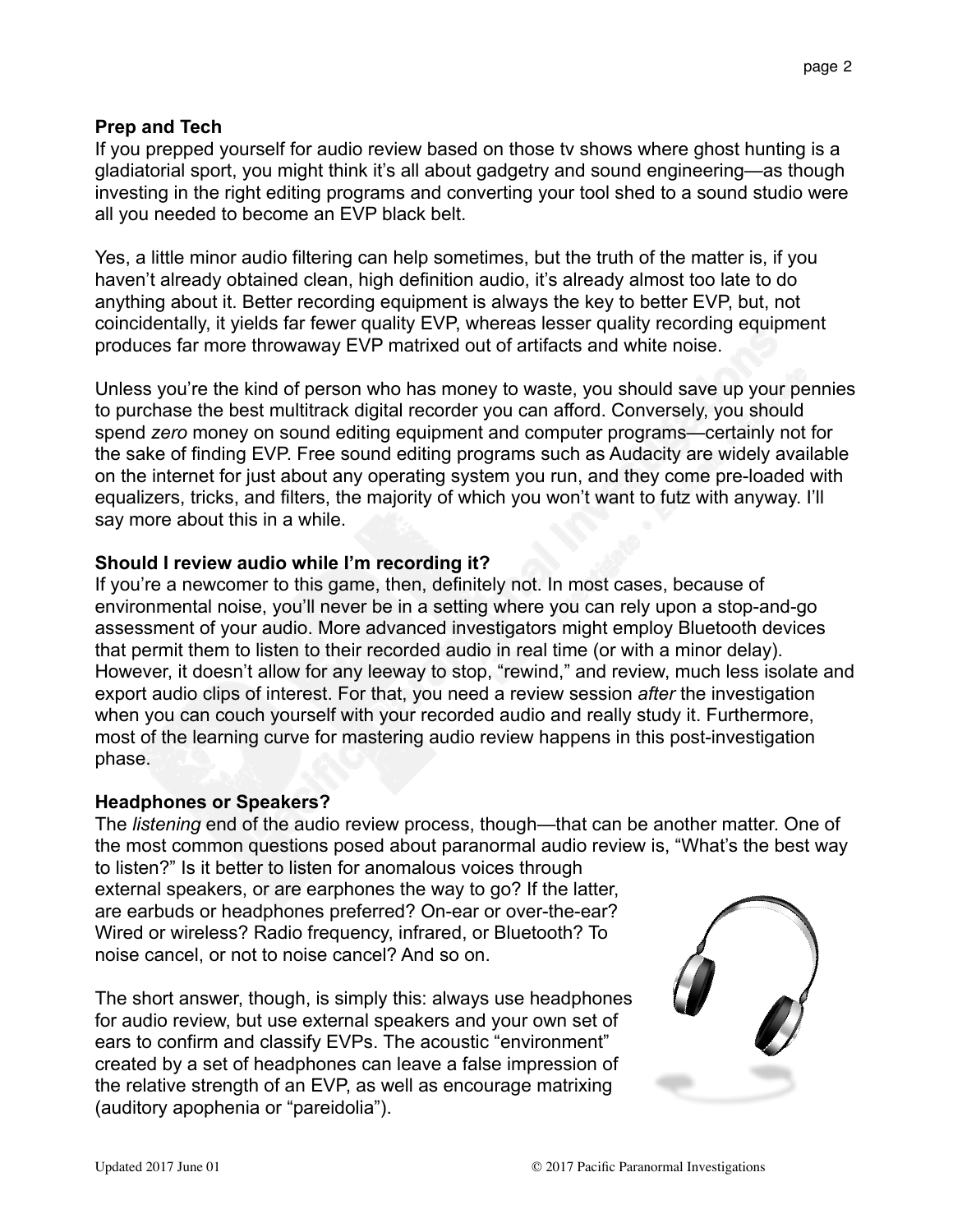# can translate that, however, in several ways.

**Which Should I Use?**

## *More hours of audio*

Because audio review is a time-consuming process, you should select the type of listening experience that's going to be most comfortable for you—for hours at a time, if necessary. Fit issues, signal interference from nearby devices, and factors such as eyeglasses, ear piercings, heat and perspiration might make for unforeseen problems. Furthermore, not all Bluetooth headphones operate smoothly with repeated pausing and restarting of playback.

Whether earphones or headphones, you should use whatever helps you to hear *more.* You

#### *More range of hearing*

Choose an ear- or headphone option that allows for a better range of sound, offers greater definition of sound, and, if you used multitrack HD recording devices, makes optimal use of recording equipment. Another rule of thumb: consider what works well with your own ears' hearing limitations.

#### *More authentic sound*

And you don't always want to use headphones that change the sound quality for you. Just because a set of headphones enhances the music listening experience, this doesn't mean it will equally enhance your search for EVP. I'm referring here mainly to noise canceling

headphones, which use a processor to determine the frequency of an ambient noise, then produce a sound through the headphones that is 180 degrees out of phase, which effectively "erases" or cancels the noise. This means, not only are the headphones introducing another false sound while you're trying to analyze your audio data, it's also taking away a range of sound where EVP might actually be embedded. Generally speaking, if it comes down to whether you struggle to hear anything above the clamoring din of your own listening environment or to experience the fulsome frequencies of your audio minus some white noise, choose the devil you know. More Info @ "How Stuff Works":

<http://electronics.howstuffworks.com/gadgets/audio-music/noise-canceling-headphone3.htm>

#### **How Do I Examine My Source Audio?**

You'll need to open the following three software programs on the laptop or computer where you'll be working; get ready to switch back and forth among them:

- sound editing software, such as Audacity;
- a calculator (yes, obviously, you can use an actual calculator instead);

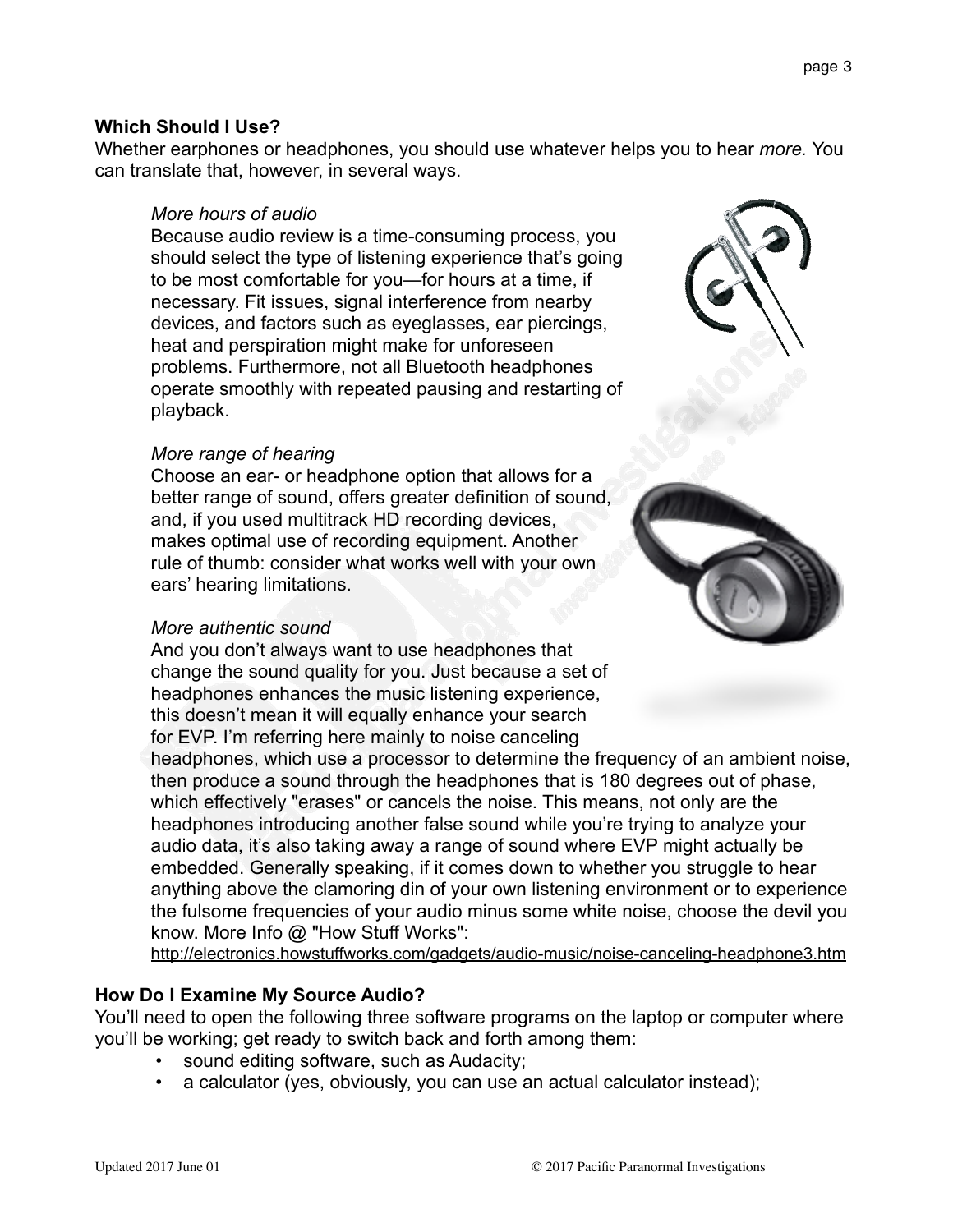• a word processing program in which to open and record data into a media log, preferred over a handwritten log because you can share it with others on-line. (See "Media Review Logs" for a sample and a detailed rationale.)

#### *Before you begin*

Before starting, make a copy (a backup) of your source audio and squirrel away the original. That way, if you make a mistake, or something disastrous happens, you can quickly recover the original file without having to go into your computer backups. Name the duplicate file using proper protocols. (See "File Naming Protocols" for detailed information about how and why you should name your files in a particular way, including the source audio you're about to analyze.)

## *Open your file*

Open or import your duplicate source audio file into a sound editing program, such as Audacity. 44,000 is the optimal rate to analyze, usually the software's default; less than this, it will be hissy and "staticky." The software should generate a waveform of your file upon fully opening.

#### *Start listening*

Assuming that you're now comfortably wearing your phones and keeping an audio log at hand, you can now start listening to your audio.

Don't try to rush it—least of all by speeding up the tracks! Just divide up the job across twenty- to thirty-minute listening sessions, so that you don't get listening fatigue. Sometimes it's easy to get caught up in the conversations, or let your attention wander to something else going on in your room. The best strategy for optimal concentration is the same one you would use to read a book leisurely.

Keep your ears tuned for anomalies—anything out of the ordinary—but be ready for "out of the ordinary" to be nothing more than "exceptionally ordinary" most of the time. What constitutes an "anomaly" in the audio is hard to pin down. With practice, you'll recognize the features of anomalous audio more readily. In general, however, an anomaly is indicated by 1) an unusual, or unrecognized voice; 2) statements and/or sounds that seem "out of place" or "out of character"; 3) jabbering, snickering, whistling, etc.; and, 4) a voice whose "acoustic qualities" are markedly different from others in the audio.

#### *Analyzing multiple source files*

Gathering more than one source of audio from an investigation is fairly typical. Hardboiled investigators will drop mics in multiple areas, sometimes even outside, so as to obtain a more spatially complete "picture" of the acoustic environment. It doesn't matter if all the recording devices are exactly the same make and model, what sounds on one mic like an adult male voice saying, "Bring it!" could on another mic be the clear and unequivocal barking of dog. When different recording devices concur, however, that an EVP candidate has been captured, then three or more sources of audio spread out could help to triangulate the source of the EVP.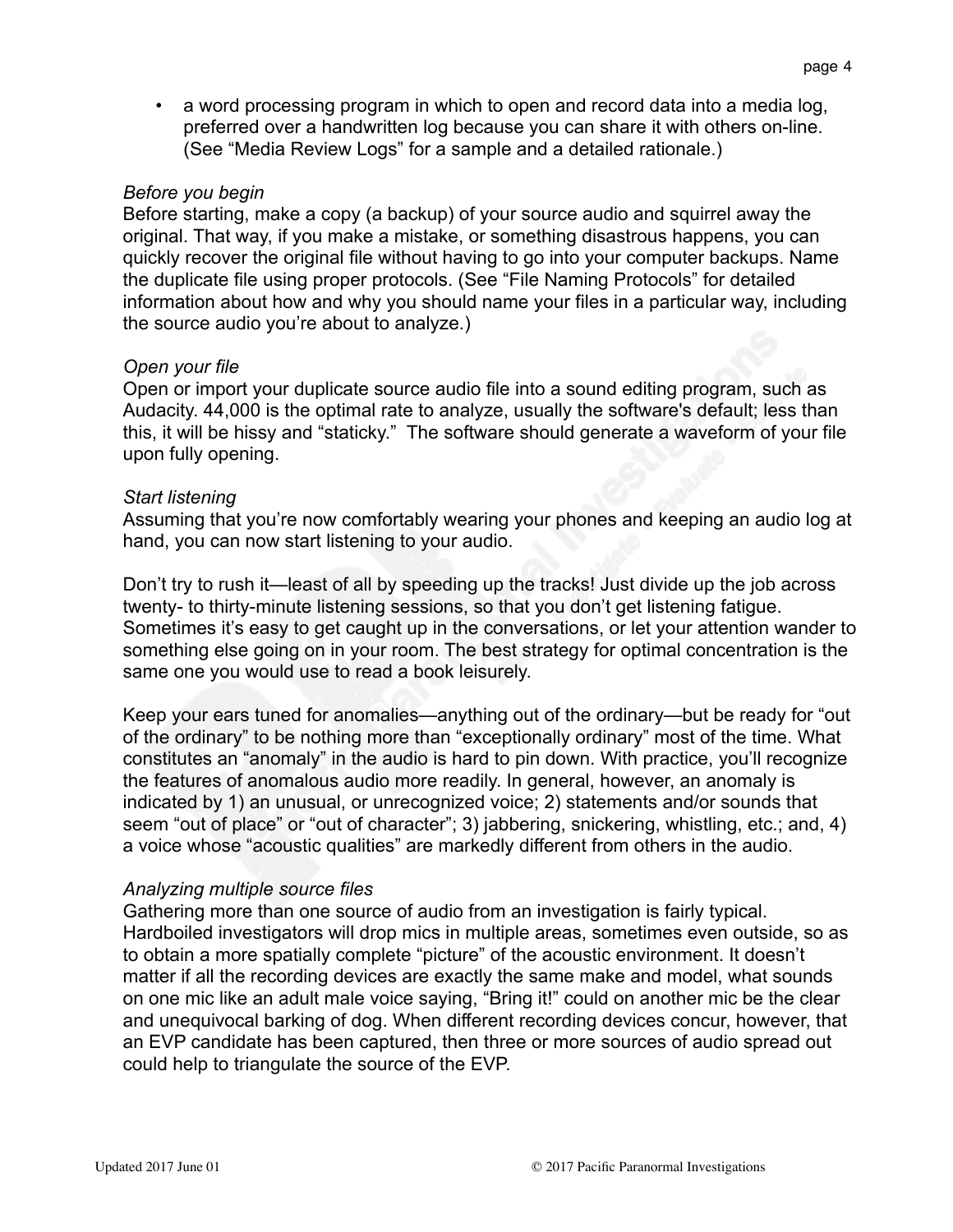Analyzing multiple tracks of source audio at once is not only time saving, it allows you to compare and contrast the same events in multiple sources to determine their potential worth as electronic voice phenomena. Beginners might wish to wait until they're more confident with the process, but intermediate and advanced users might benefit from setting up multiple tracks aligned by a common real-time start time. This is where it gets tricky, though. Working across multiple audio tracks, you have to align waveforms exactly right to make it work, and it's not just a matter of sync-ing them all to the same time cue: typically, one track is already in progress when another begins or concludes. To make matters even more complicated, there are minute variations in recording speeds from one recording device to another, so even perfectly aligned tracks can go out of phase after a while, forcing you to do a little nip-and-tuck cosmetic surgery to bring one or all back into alignment. Like I said, it's not for beginners.

However, if you do employ this method, make sure that the different tracks are clearly and correctly labeled to distinguish them from one another, and don't forget to record the names of the source files in your audio review log! Faithfully document the time cues where each source audio begins, which is will aid you in alignment and in the calculation of timestamps.

## **I Think I Might Have Found Something. Now what?**

When you stumble upon an event of interest, isolate it, parse it, copy it to a new window, modify its amplitude if necessary, document it and its details in your log, and export the clip as a stand-alone sound file.

## *Isolating and Parsing:*

When people are taken out of context, their complaint is that something said has been isolated in a way that unfairly alters its meaning or insinuates another meaning. This is also a common beginner's mistake in isolating events of interest. Lifting anomalies of out their context is not only reductive, it encourages bias and misinterpretation. Take this simplistic example: someone has isolated a gruff sound seeming to say, "Jump!" and presented it to you as a half-second audio clip. You're intrigued, and ask for the source audio. When you isolate the event of interest in source audio, you discover that what your friend thinks is an EVP is actually the last of three coughs from the back of the room. Without the broader "story" to put it in context, the sound is insinuated to be an EVP. The very act of isolating it made it mean something different than what it really is.

Obviously, most investigators come by such mistakes honestly. After all, listening to EVP is a subjective experience fraught with expectation bias and a penchant for matrixing, even if the listener actually participated in the original EVP session. Our sizable investment of time and energy subconsciously drives us to find something, *anything,* of value in the audio, so occasionally we mishear or ignore the context. You're already familiar with the phenomenon. It's officially called a "mondegreen," but it's better known as "misheard lyrics": the real song lyrics might be "you think you're gonna break up / then she says she wants to make up," but a sexually frustrated, acne prone teenager will hear, "you think you're gonna to break out / then she says she wants to make out."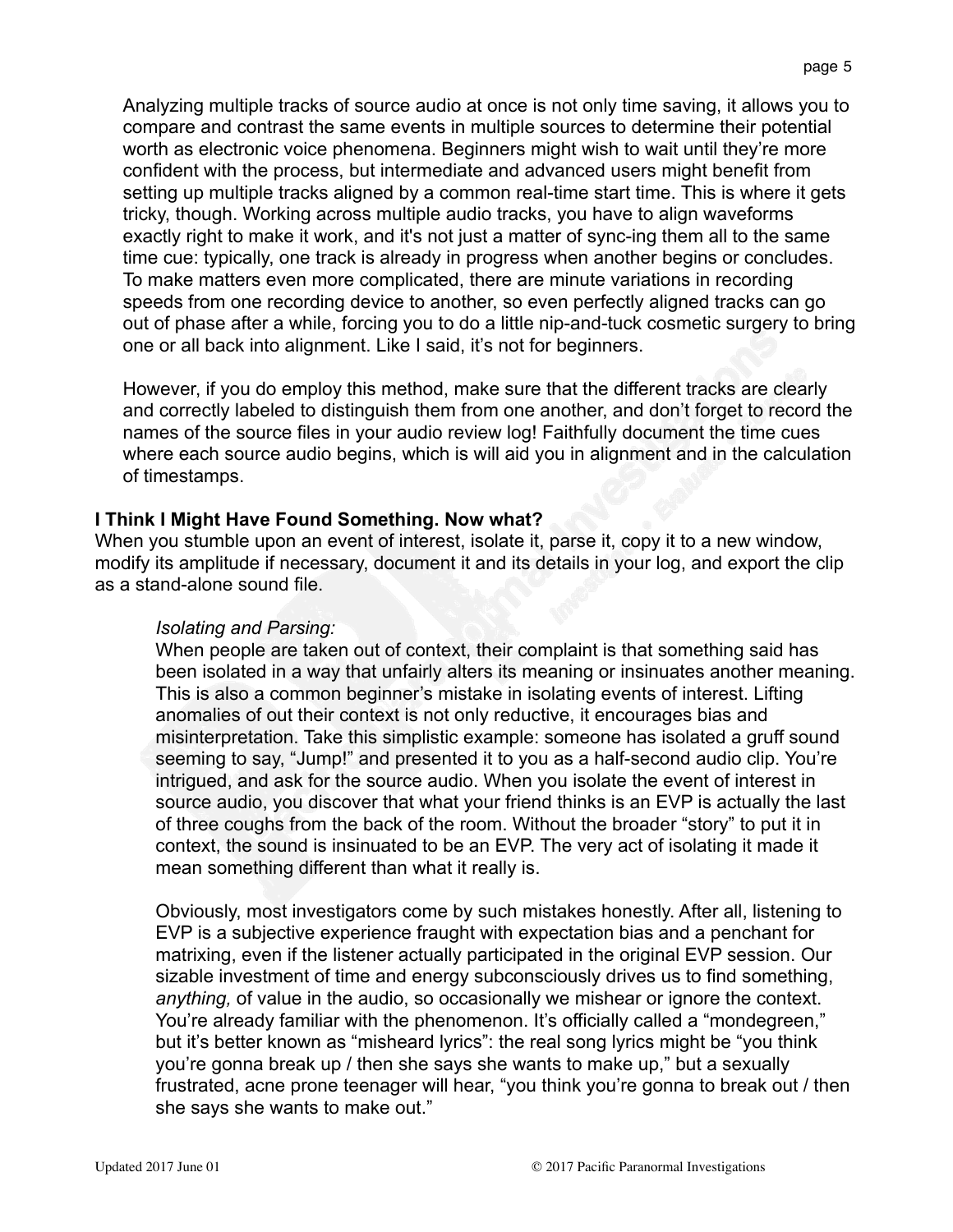To avoid taking events of interest out of context, you should make it a habit to isolate the event of interest and the surrounding activity or verbal exchange, even if that means your clip ends up including other distracting noises. On average, a onesyllable EVP will be contextualized by an eight-second audio clip. (That's not a rule, just an average.) However, the other advantage to presenting events of interest in this way is that they can be heard sometimes as contextual responses to investigator questions. If an investigator has asked, "What do you dislike on your pizza?" and the event of interest seems to be the word, "Anchovies!" then you've probably captured a contextual response, which increases the likelihood of it being an EVP—that is, once you can vet it and cross-check it against other sources. (If you happen to be investigating a pizza parlor, then that, too, provides a background context for the event of interest.)

## *Filtering and editing:*

Once you've opened another page and copied the audio clip to it, it, too, should display as a single track consisting of one or more waveforms. Export it immediately as an unaltered version, using proper file naming protocols. Never save an audio clip with alterations as your *only* version of, since this will disqualify it from ever being a reliable source.

For the same reason it's bad to pluck an event of interest out of context, enhancing only the anomaly is also ill advised. On the one hand, because most EVP are so brief, the listener is likely not to cognize the enhancement; if anything, it'll sound less clear because the brain simply requires the buffer of a few seconds before and after in order to process the alteration. On the other hand, enhancing only the anomaly and not the event, itself, is not altogether above board; it prevents a true and accurate understanding of the anomaly from being disclosed to the listener. Consider those dodgy tv shows that try to get you to see city complexes and gun turrets on the moon: they keep showing the one picture with the outline overlay over and over again and never let you see the image for yourself, as it really is. You're only sensible option is to change the channel. That same thing is going to happen to your EVP. Filtering just the anomaly and not the context is like a manipulative outline that never goes away. Whatever you do to enhance the anomaly, do it to some part of its context as well. Remember, it's not just the anomaly, but, rather, the anomaly and its context that is the "event of interest."

As a hard and fast rule, you do *not* want to over-filter an audio clip either. By "overfilter," I mean, applying software effects intended as enhancements but which actually turn out to be embellishments. This takes your "evidence" further and further away from veracity by magnifying imperfections in the original source, as well as by creating new artifacts of sound misidentified as hidden speech. The primary offenders: excessive noise reduction and single band equalizer boosts. It's acceptable to amplify a little, which doesn't do anything more but increase its loudness, and just a little touch of bass boost when needed can help the hard of hearing tap into low frequency anomalies. Beyond these, you should consider every other alteration off limits.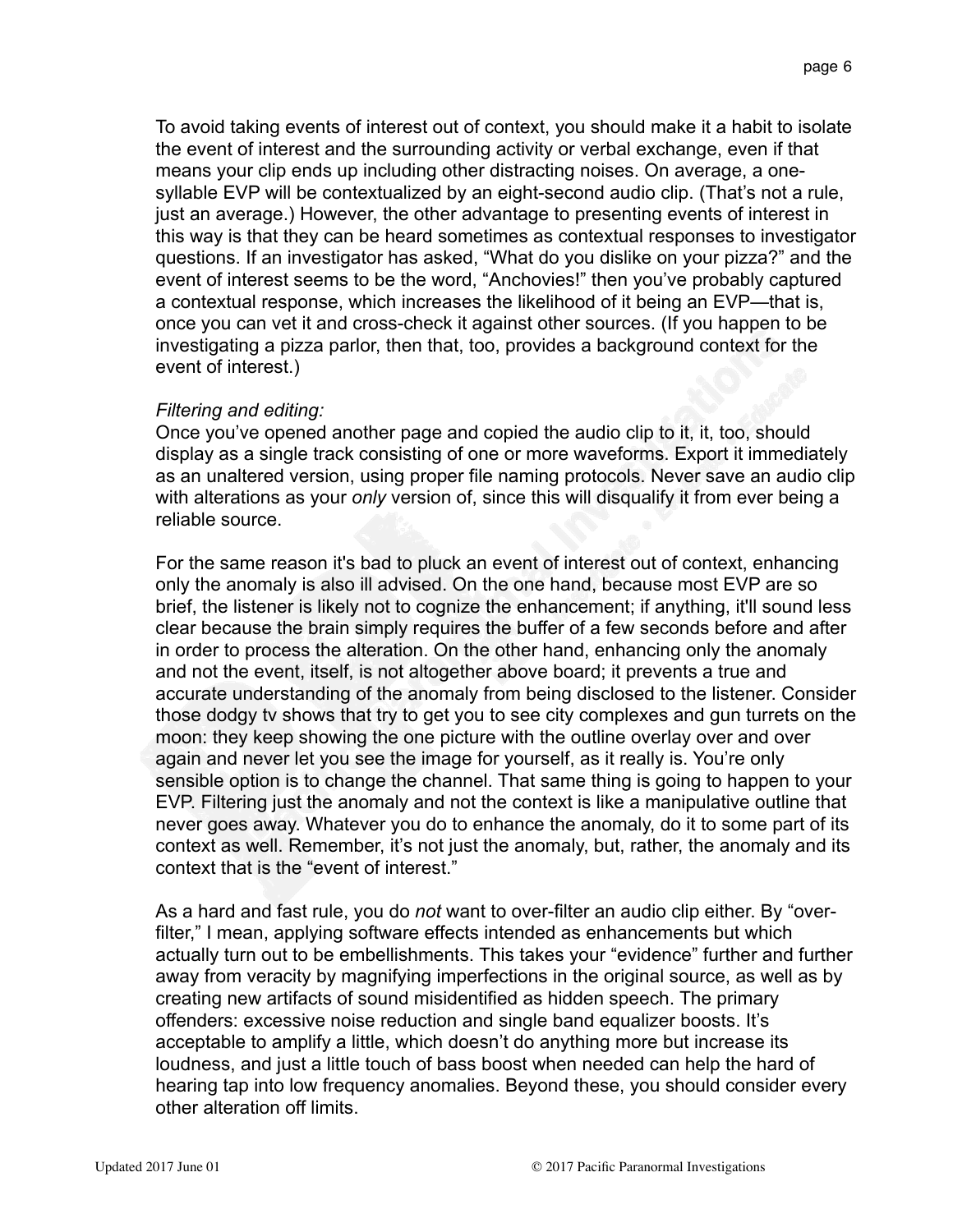For each set of enhancements you make to a clip, you should export it as another version of it and denote this in the name of the file, as well as in your log. For simple amplifications and de-amplifications, record the +/- change in decibels in your log, as well. Among other virtues, this shows that you value transparency in your evidence review.

#### *Calculate a timestamp:*

Real-time timestamps are among the most important identifying features of any sound clip because they permit others to search for the corresponding event in their own source audio, making cross-checking and peer review possible. They also help to sync video footage, pics, and other data (such as EMF spikes, cold spots, and background radiation drops) announced during the investigation.

To calculate the timestamp, establish a base start time in real time; it should either be already timestamped by the digital recording device or announced by someone in the audio who is synchronizing the start of the investigative session.

Then, note your editing software's time cue at the point where the isolated event of interest begins. Add those minutes and seconds to the base start time. This is the timestamp of your audio clip. Here's an example:

- If 21:04:00 (9:04PM) is the start time of your source audio (or you've trimmed it to that start time), then it officially correlates to a time cue of 00.00.00.000 (hh:mm:ss.mss).
- An event of interest that begins 1 hour 14 minutes and 37.587 seconds into the source audio track would then correlate to the time cue, 01.14.37.587.
- Calculate:  $210400 + 011437.587 = 221838$  (rounded up).
- "221838" is the timestamp you would used in your audio log and in the file name according to file naming protocols.

It's pretty straightforward, but never hesitate to rely on your calculator if you need to. It pays later down the line if you double-check your math now. Also, if you or your teammates have announced the time periodically in the recording, this will help you to calibrate your time cues to more accurate timestamps along the way.

## **What Comes Next? Peer Review and False Positives**

Now that you've isolated events of interest as potential paranormal evidence, you may want to assign a classification to them. But, how do you know if what you've found is "real"? Where do you go to test its veracity and impact? If it's an event of interest to you, is it as much of interest to anyone else? As with other things in life, you get a little help from your friends. Cross-checking your findings against others is the best way to vet them, corroborate them, or simply get a second and third opinion. Those who rely only on themselves to substantiate their findings frequently stumble into the pitfall of false positives.

A false positive is a result incorrectly indicating that some condition or evidence is present frankly, it's a euphemism for "bogus evidence." The following are the most common causes of false positives that, with a diligently completed surveillance log and an honest peer review process, can be quickly and reliably weeded out: